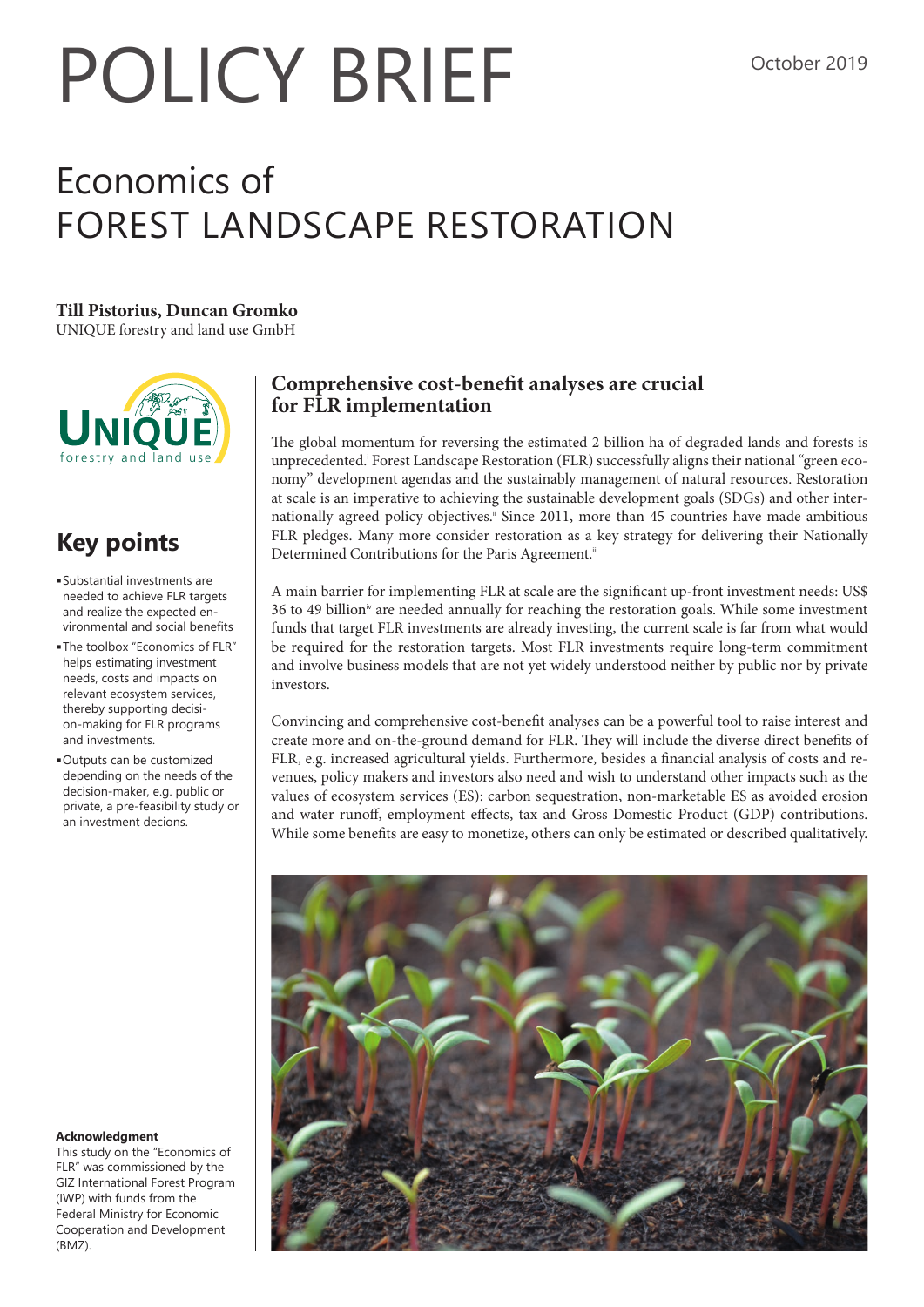#### **Study objectives**

Many methods have been developed to calculate costs and benefits, to quantify and monetize different ES, and to estimate impacts on a broader scale.<sup>v,vi</sup> However, they seldom fit to the information needs of decision makers and investors. The challenge of credibly valuing ES lies in estimating a realistic value of the benefits that are relevant to those stakeholders who are actually involved in decision-making.

The objective of this study was to elaborate an easily applicable economic framework, which helps stakeholders to carry out a customized analysis for decision-making. Investors interested in FLR tend to have a narrower perspective on selected commodities and higher information needs related to specific impacts, returns and cash-flow profiles than policy makers. The cost-benefit analysis must be customized to meet their individual requirements.

#### **Methodology**

The framework consists of a straightforward, four-step process and provides guidelines and tools for each step (figure 1): setting the scene, data collection, modeling costs and benefits based on 1-ha models for different FLR activities, and analysis of results. It is applicable for users with different needs and access to resources. Both, low- and high-cost assessments are possible, depending on the purpose of the analysis and the level of complexity needed.

After defining the scope and purpose of the assessment, the user has to take further decisions: whether to carry out a financial or an economic analysis, which ES are of interest, what degree of accuracy is needed or appropriate in light of available data and resources, and what are realistic FLR scenarios. At this point, the user also needs to consider the specific priorities of decision-makers and decide what elements of a cost-benefit analysis should be in the focus.

The framework provides methods for calculating costs (capital and operating expenses) and returns from provisioning services. It suggests easily applicable methods and benchmark values for estimating the quantity and value of important regulating ecosystem services, such as carbon sequestration, water runoff and avoided erosion.

The framework also outlines approaches for assessing the impacts of different FLR measures on employment, contributions to national gross domestic products (GDP), tax contributions and opportunity costs. This allows the user of a cost-benefit analysis to compare different investments and understand the full costs and benefits of an investment.

Consisting of standalone modules and methods, the proposed framework offers private and public actors differentiated means of estimating values from FLR. Given the aim of broad applicability and the challenges of large-scale landscape approaches, this universal toolbox follows a focused user-based approach. More focused assessments of different ES and the interactions between them can be aggregated to understand the broader, landscape-level impacts.

The methodology can be used as part of an opportunity assessment or as a stand-alone decision making tool. It is an instrument to analyze in-depth costs and benefits of the opportunities identified during a preliminary assessment, such as the Restoration Opportunities Assessment Methodology (ROAM)<sup>vii</sup>, the Restoration Diagnostic<sup>vii</sup> or the Economics of Land Degradation.<sup>ix</sup>

If an FLR investment restricts economic activities in a particular area, then a business as usual scenario should include the forgone revenues or other benefits that actors would have received. A business-as-usual scenario accounts for opportunity costs by estimating all costs and benefits that would accrue without the proposed investment.

In early stages of investment decision-making, estimations with benchmark information are sufficient to provide the user with an adequate level of confidence about the results. In advanced stages, it may be necessary to increase the accuracy of the results by adjusting the one-hectare models depending on local conditions.

#### **Figure 1: Overview of the methodology**

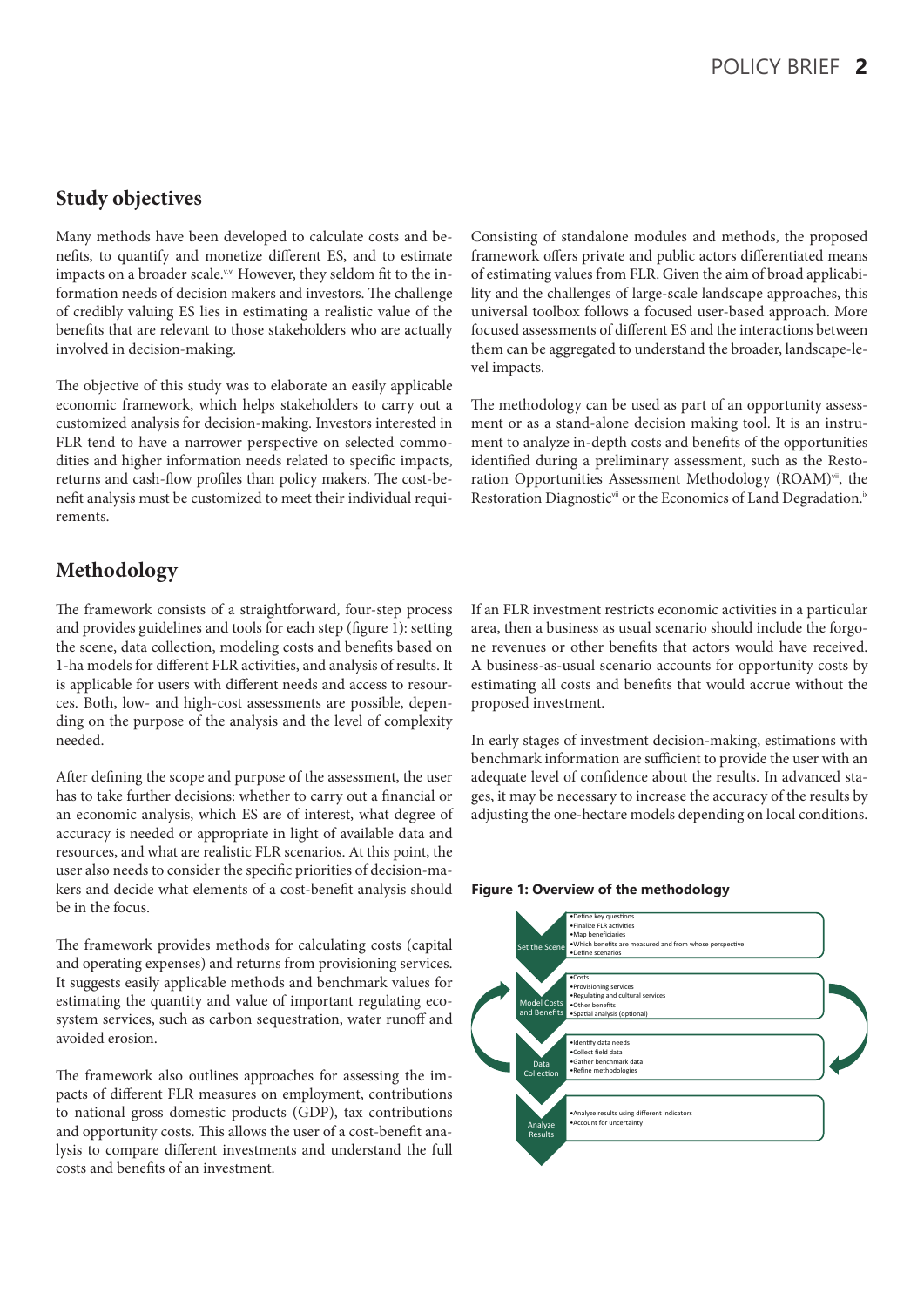Within a large project area, conditions can vary substantially, with significant effects on different ES. For example, in landscapes with steep slopes and differences in precipitation the most appropriate measures to avoid water run-off and erosion would depend where they are implemented. The same holds true for the overall benefits of a landscape. The framework addresses these different needs through a three-tier approach; when discussions move towards concrete planning of FLR programs and general land uses, a resource-intense stratification may be advisable to identify priority areas and appropriate measures.

Once all relevant parameters have been modeled, the costs and future benefits need to be discounted to make them comparable through discounting. The chosen discount rate can greatly affect the analysis of the investment; the methodology guides stakeholders to help select an appropriate rate and the tradeoffs between different approaches.

Lastly, for step 4, the framework presents different indicators useful for the analysis, such as net present value (NPV), internal rate of return (IRR), benefit/cost ratio, return on investment (ROI) and return on equity (ROE), initial investment amount and breakeven point. These indicators reveal to stakeholders the nature of cost and benefits, and can help determining what financial instruments may be appropriate for investment in the project.

Naturally, dealing with uncertainties is a major challenge that can be addressed to a certain extent. Thus, the study briefly discusses options as well as the limitations to cost-benefit analyses that need to be factored in to decision-making.